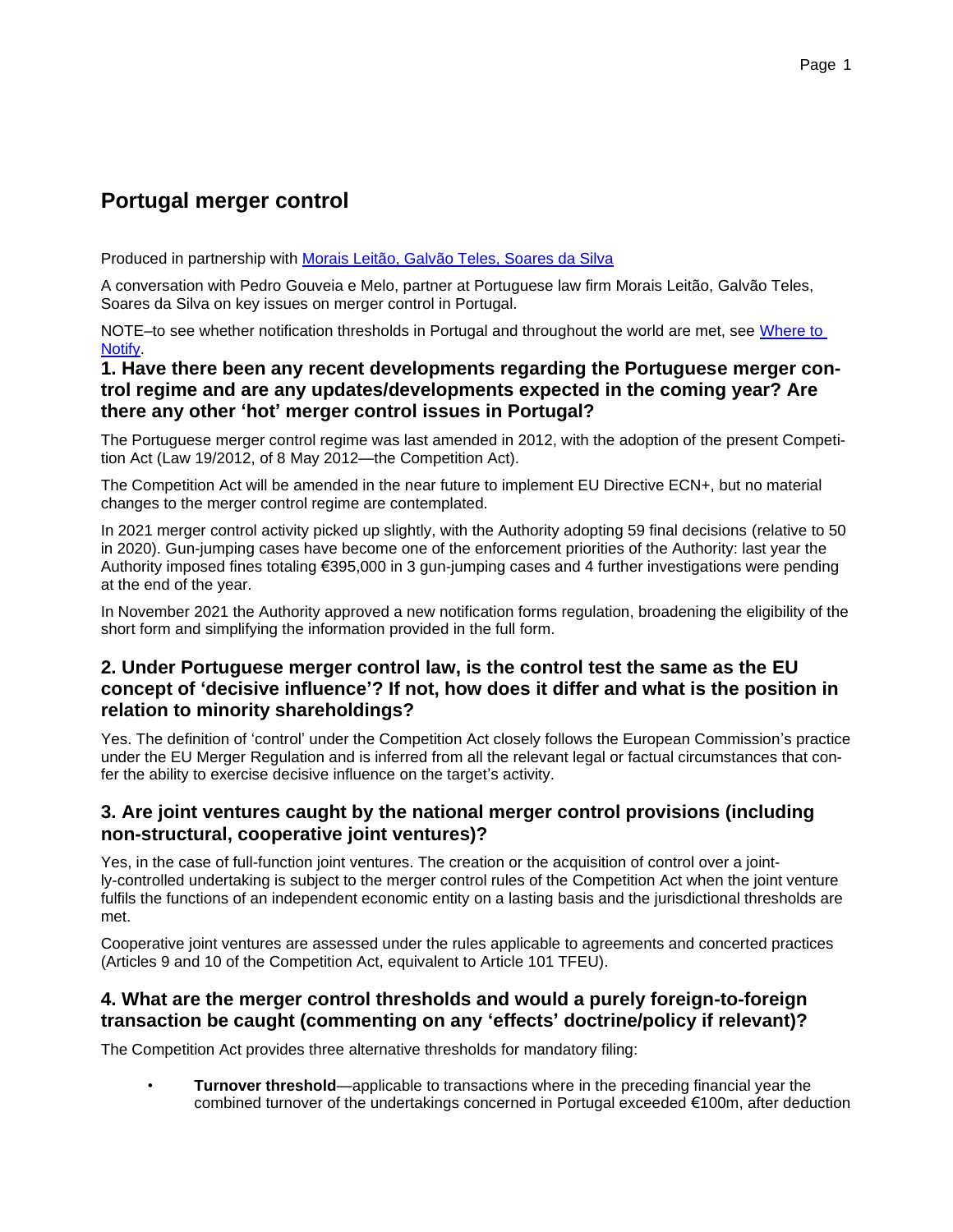of taxes directly related to turnover, provided that the individual turnover achieved in Portugal in the same period by at least two undertakings exceeded €5m, or

• **Standard and** *de minimis* **market share thresholds**—notification is also mandatory if the transaction results in the acquisition, creation or reinforcement of a share in the 'national market' for particular goods or a service equal to or above 50%. The threshold is reduced to 30% if at least two of the undertakings concerned achieved, individually in Portugal, a turnover of at least €5m in the previous financial year. The Authority's practice interprets the provisions on the market share threshold in very broad terms.

To see whether thresholds in Portugal are met, see [Where to Notify.](http://lexiswheretonotify.co.uk/merger)

Purely foreign transactions may be caught by the Competition Act to the extent that they have effects in Portugal, even if neither of the merging parties is established or has facilities in Portugal. In particular, concentrations where the acquirer is not at all present in Portugal and only the target achieves sales in Portugal, even if through an agent or distributor, are subject to a mandatory filing if the market share threshold is met.

#### **5. Are there any specific issues parties should be aware of when compiling and calculating the relevant turnover for applying the jurisdictional thresholds?**

The rules of the Competition Act on turnover calculation follow closely the provisions of the EU Merger Regulation.

Parties should however take care in assessing the market share threshold, as the Authority's practice has construed this threshold in very wide terms. Market share estimates should always consider the relevant product market in Portugal, even if the geographic market is wider in scope. In addition, in the absence of any overlap, the mere transfer of an undertaking's position in a given market is understood by the Authority as the 'acquisition' of a market share for jurisdictional purposes. Also, when more than one independent source on market dimensions and market shares estimate is available, notifying parties should take particular care in selecting the source upon which to base the decision as whether or not to notify. Situations with share estimates close to the threshold, or where shares fluctuate significantly across time, should be treated cautiously. Another type of case that should be carefully assessed is that of recently-created targets without any prior activity, as the Authority has in the past found relevant, for jurisdictional purposes, the estimated future market share of the target, in view of inter alia its estimated capacity.

### **6. Where the jurisdictional thresholds are met, is notification mandatory and must closing be suspended pending clearance?**

A concentration which meets the jurisdictional thresholds is subject to mandatory notification and cannot be implemented before a clearance decision is issued by the Authority.

### **7. Is there any discretion to review transactions that fall below the notification thresholds?**

No, the Authority has no jurisdiction under the merger control rules to review transactions that do not meet at least one of the turnover and market share thresholds of the Competition Act.

It might be argued that in theory such transactions could be reviewed under the general provisions of the Act on restrictive agreements or abuse of dominant position (equivalent to Articles 101 and 102 TFEU). However, in practice it is unlikely that the Authority would devote resources to investigate such transactions, in view of their lack of market impact, as any transaction that may have a meaningful impact would very probably be covered by at least one of the market share tests.

# **8. Is it possible to close the deal globally prior to local clearance?**

In theory yes, but the risks of a 'local carve out' should be analysed on a case-by-case basis, and the parties would have to convince the Authority that the concentration would not produce any effects in Portugal until clearance had been received.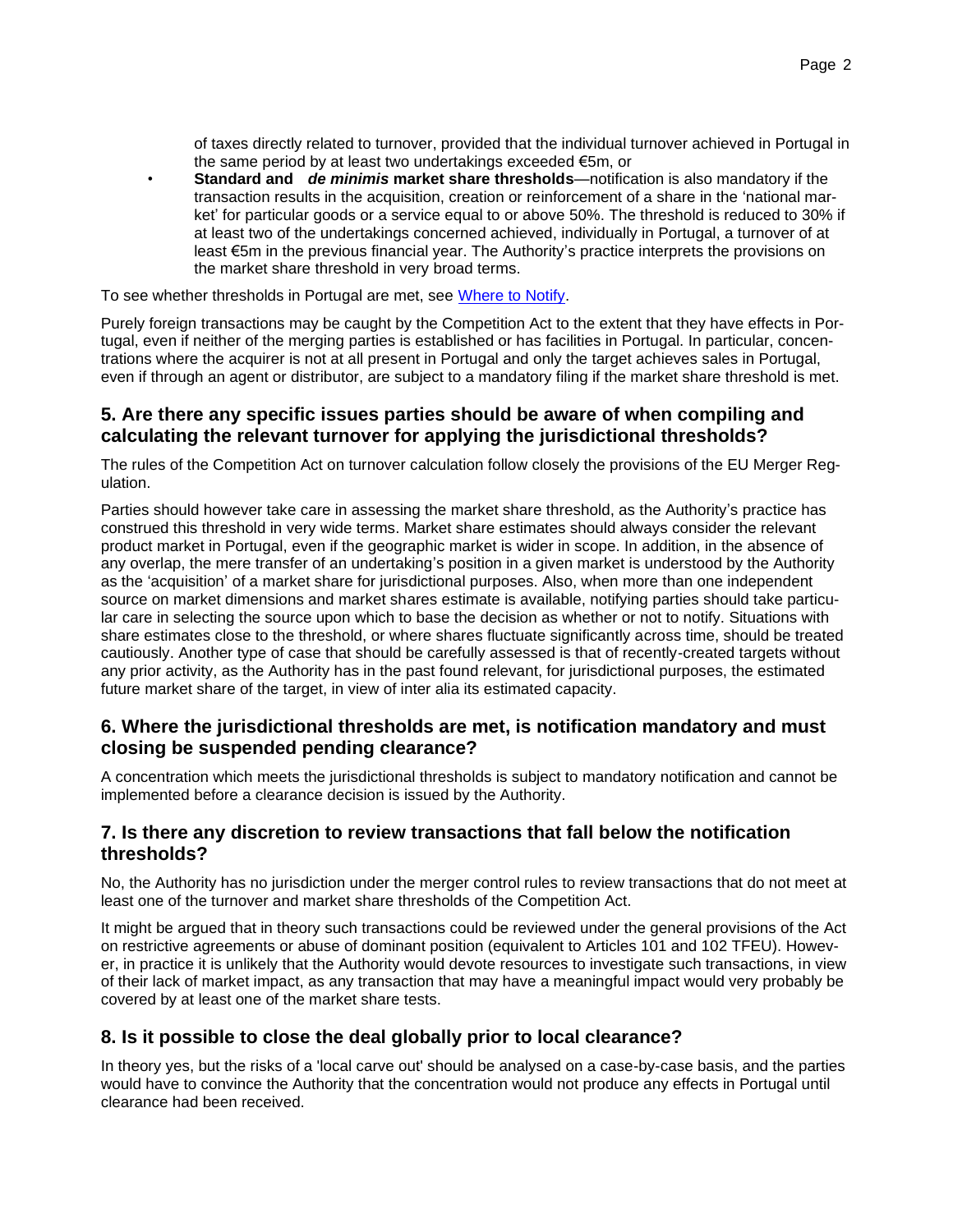Note–there is no guidance on when this would be possible and there are no published decisions of the Authority granting such a 'carve out'.

#### **9. Is there a deadline for filing a notifiable transaction and what is the timetable thereafter for review by the Autoridade da Concorrência?**

Under the 2012 Competition Act there is no notification deadline, as long as the stand-still obligation is respected.

The review procedure encompasses two stages: an initial investigation (Phase 1), which should last 30 working days from effective notification, following which, if the transaction raises serious doubts as to its compatibility with the Competition Act, the Authority may initiate an in-depth investigation (Phase 2). This should be completed within 90 working days from the date of effective filing. In the absence of a decision within the set deadline in both phases of the procedure, a clearance decision is deemed to have been adopted.

However, since these time limits can be suspended in several situations (notably whenever the Authority requests additional information from the parties or conducts a hearing of the parties and intervening third parties prior to adopting a decision, when remedies are submitted, or when the Authority requests a binding opinion from a sector regulator), the review periods are frequently extended, especially in complex cases. In straightforward reviews, the Authority may use the 'simplified decision' procedure introduced in 2007, under which clearance decisions are often adopted before the end of the 30 working-day deadline.

Note–deadlines exclude Saturdays, Sundays and national holidays. All deadlines run from the day after notification/receipt of information.

### **10. Who is responsible for filing a notifiable transaction (noting also whether there is a specific form/document used and an applicable filing fee)?**

The filing of a full merger must be jointly made by the merging parties, and acquisitions of control over one or more undertakings should be filed by the party(ies) acquiring control. Joint notifications must be presented by a common representative empowered to send and receive documents on behalf of all the notifying parties.

A filing fee is due from the notifying party, without which the notification is not effective. The base fee is:

- $€7,500$  if the combined aggregate turnover in Portugal is below or equal to  $€150m$
- €15,000 if the combined aggregate turnover in Portugal is more than €150m and below or equal to €300m, and
- €25,000 if the combined aggregate turnover in Portugal is more than €300m.

An additional fee (equivalent to 50% of the base fee) is due if the case is moves to Phase 2. Filing fees double when the Authority initiates *ex officio* proceedings, notably in the case of notifiable transactions implemented without prior clearance.

Notifications must be submitted using either a Standard or a Short Form, which has been available for straightforward cases since 2012. The Authority may waive the requirement for certain information or documents in pre-notification contacts.

### **11. Please comment on the penalties for failing to notify or suspend transactions pending clearance and the record/stance of the Autoridade da Concorrência in terms of pursuing parties for failing to notify relevant transactions (commenting, if relevant, on any statute of limitations regarding sanctions for infringements of the applicable law).**

Parties to a concentration subject to mandatory filing in Portugal should consider carefully the potentially serious consequences of implementing the transaction without notifying or waiting for a clearance decision from the Authority.